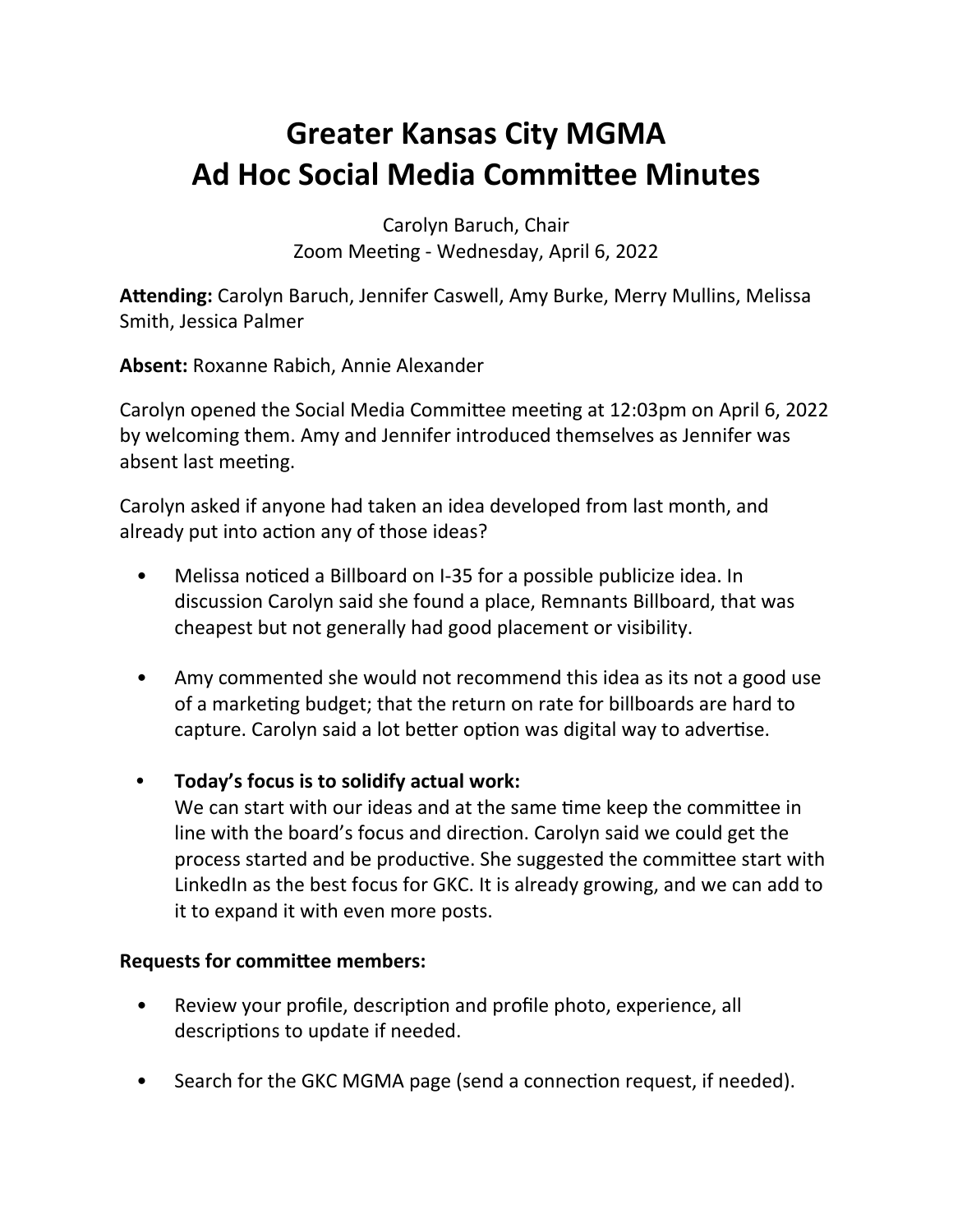- View who is connected to GKC page and send a connect request to people in the organization that you're not connected with.
- Amy asked about the number of current connections: Jessica said just under  $500 -$  started at zero a few years ago.
- Jess noted she was recently has been receiving lots of LinkedIn connects from nonmembers, and wondered if committee was already moving!
- Discussion: report back how many connections you make to Carolyn. Melissa said she used her own hashtag: #I Am GKC MGMA. Carolyn said this should not be time consuming. Grow our connections so they see the progress we are making. We all know how Social Media works.
- Greater Kansas City MGMA Social Media Committee Minutes

## **Steps for today's meeting:**

Developing a plan to get us started and start the process. Solidify and keep in line with Jess' posts on LinkedIn for meeting, speakers, and expand on it. LinkedIn best focus to start the process and add to it. See below for details of monthly plan.

**Hashtag Discussion:** Amy talked about hashtags and said to find something and be consistent. The Key! With LinkedIn  $-$  use no more than 5 hashtags per post. Use three that are similar  $-$  Keep the same hashtag - have 3 that are all the same for all of our posts. Use broader ones too  $-$  that's okay.

**Decision:** With Jennifer's below suggestion, the committee decided to use only these three based on Amy's comments going forward: #GKCMGMA #MGMA #GKC.

Amy added that we should service our practice/company to add hashtags for them. It's important to market/service yourself at the same time (on a personal level). Add some for your practice/company. Teamwork, networking, education, and leadership. Goal: Be consistent!

**Posts:** Carolyn said to send any posts to Jess (and CC Carolyn) to post on GKC's LinkedIn. Jessica will add graphics if you don't have one, but send one if you can. Share those as well on your own feed - personal and business LinkedIn pages.

Go into the GKC page occasionally - you may not see every post. See if Jess has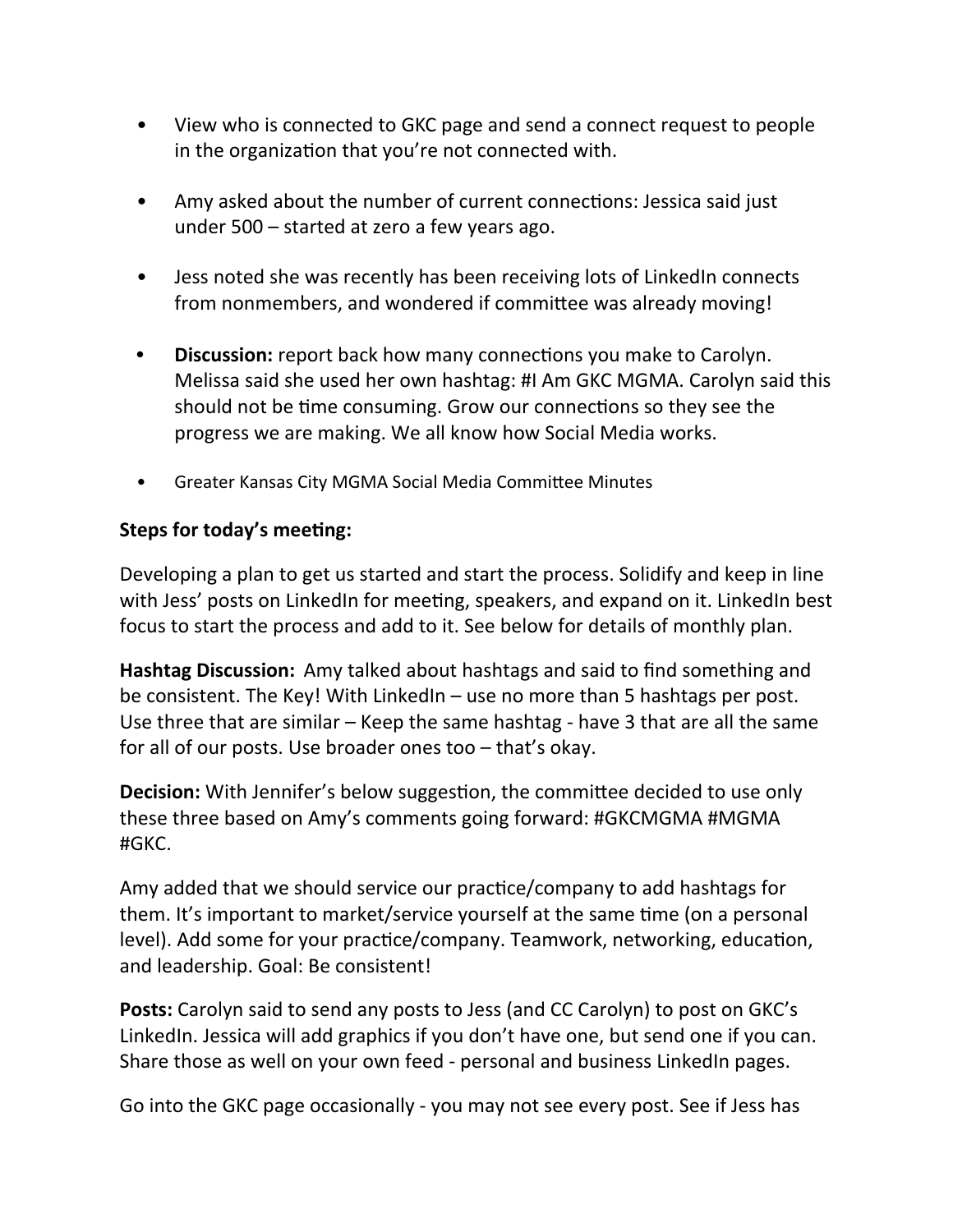posted.

Amy suggested to be sure to check notification settings. You should get notifications each time a post is made.

Carolyn suggested to pick a time slot in the week to check the GKC page, to not miss anything.

This does take a time commitment for the committee.

**Topic to post each month** – Identified the topics to work with through this year. Each member will determine which of the topics they would like to tackle and pick a month. Once a week send to Jessica and Carolyn. Jessica will post on LinkedIn -Jess finds a photo or image.

Send any creative ideas you think of to Jessica and Carolyn: we can talk about it before posting. Jessica requested that you send your post weekly, rather than all four at once. She will post soon after receiving from you each week so they don't get lost in her email.

Jessica will post relevant special health days that are on the calendar. Jessica will put what our topic is for the month in the newsletter and encourage members to go on LinkedIn to read, like, share, etc.

Merry suggested that those of us going to MO MGMA conference in May should get a picture to post - great idea!!

Amy suggested we post during business hours, so send your posts to Jessica during the day if possible.

With each monthly topic, feel free to expand on it and put your own spin on the topics.

**April** – LEAD: Amy Interview 3 members (one a week): Why did you join GKC? – text/video, templated questions (short clips), asking a few questions, include picture (if Jessica has), get to know our members. Putting a more creative spin to this.

- **May** LEAD: Melissa What are the challenges in current Medical Practice Settings? (One challenge per week)
- **June** LEAD: Jennifer You don't have to fare alone we are by your side. (one-way GKC can help you each week)
- **July** LEAD: Annie Times have changed. Keeping our dedication to help you thrive hasn't. (one way each week that we are keeping up with the times at GKC)

**August** - LEAD: Melissa How do we thrive when regulations and industry change? (One